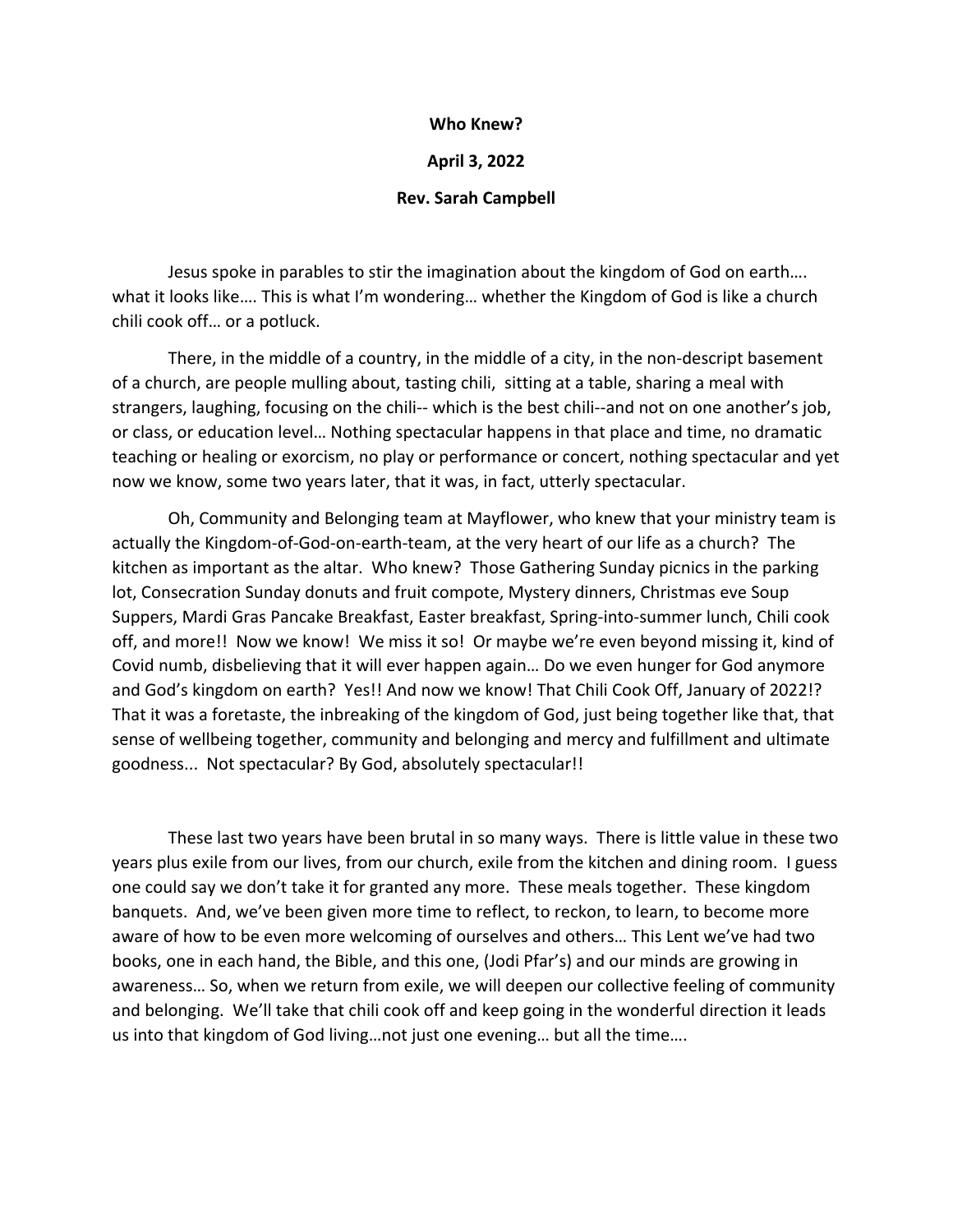Leading up to our Bible story today are numerous stories in Luke of Jesus telling parables. What is the KOG like? Jesus doesn't lay out a template with quantifiable outcomes or metrics. Rather he tells a parable, leaving lots of room for our imagination and our creation. It's like a mustard seed, it's like yeast, it's like a great banquet….

And little more context for today's bible story… Where is Jesus when he tells the parable of the great banquet? Jesus is eating at a lead Pharisee's house. To many this would have been a really big deal. A house on Lake Minnetonka. He's at the dinner party and he looks around and becomes so aware of where people are sitting. Now he's known all his life about how highly stratified his little world is, the social map was bred in his bones, and this is all played out so vividly at the table-- those roles of domination, submission, debt, obligation, power, powerlessness… In this moment he becomes piercingly aware of this, the places at the table, who sits where and with whom. And he knows in his heart, he knows with a knowing beyond knowing, that this is not God's way. What does he do? Rather than literally turning over the tables at that meal, he turns over the tables in their minds, he messes with their minds, he transforms their minds. He says: "you say you are hungry for God but you gotta follow the recipe of God. When you're invited to a banquet, go and sit in the lowest place. When you give a banquet, don't just invite your friends, or those who will somehow return the favor, they may be too busy with their own "important" business anyway… Rather, invite guests from different social circles, go to other neighborhoods… Better yet, go into the streets and the lanes and invite the poor. Even go outside the walls of the city. Cross every boundary … And invite the outsider. IN." God didn't make these boundaries of gender, race, ethnicity, age, disability, religion, sexual preference, gender identity, social status. That's a human made map. Tip those triangles over. Invite everyone to the banquet. And just be together. It's not charity mind you. No one is a "project". Everyone is equal. Just feast on the food and the community! You gotta follow the recipe of God, the foretaste of what is to come on earth, where none are left behind and all have a place of honor. God's banquette etiquette, not Emily Post's!

And we all know that changing dining habits is quite literally to change the world. Remember those lunch counter sit ins in 1960?

When we return from exile to our first, let's say, potluck dinner in our church basement dining room, how will we have changed? What might be different? How might the reckoning of the last two years affect how we are together at table?

Let's imagine….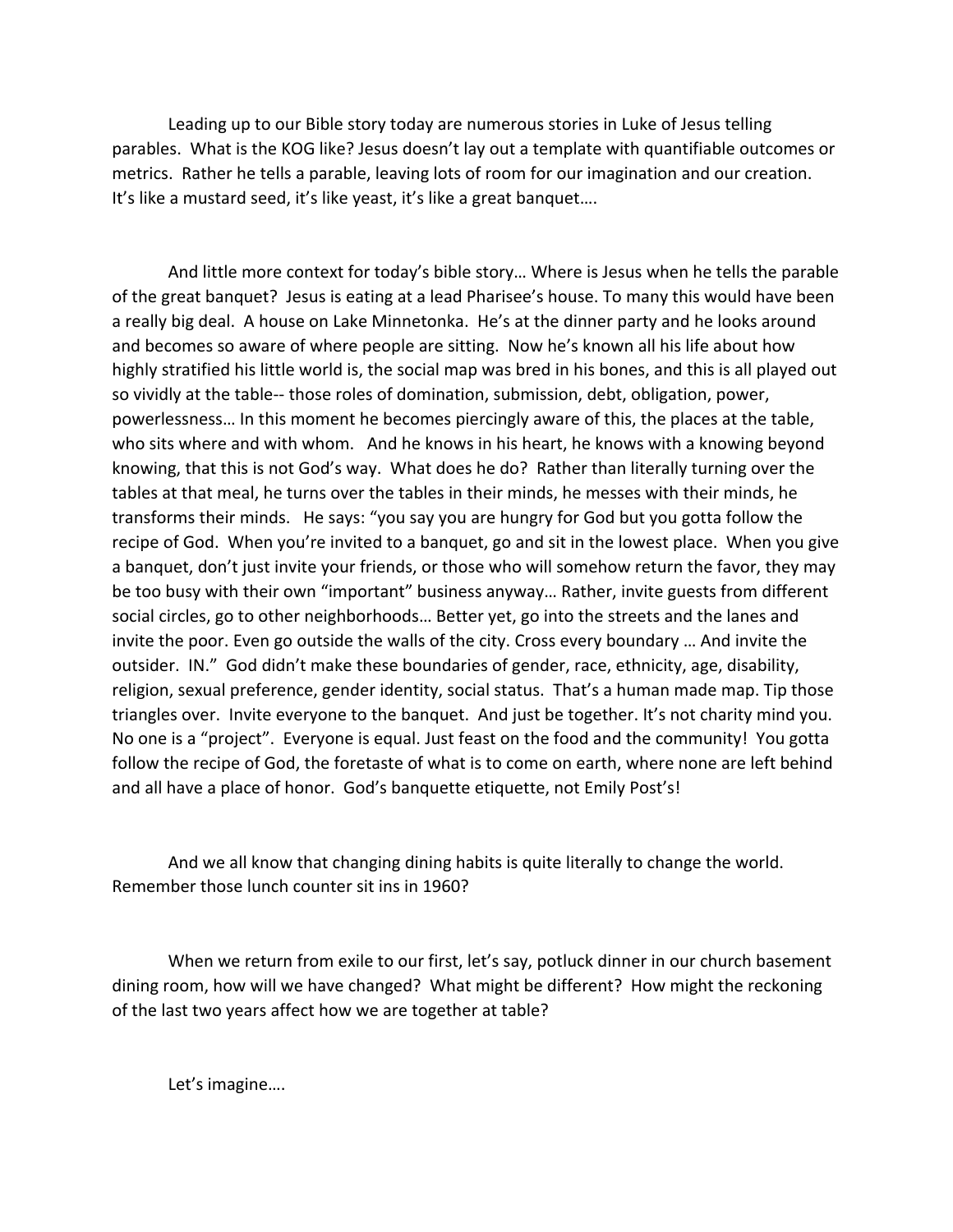We'll sit at round tables, everyone choosing for themselves where to sit. This isn't new but it's important. There will be space, not six feet between to stay alive, but a different kind of spaciousness, so we can all fully live. When people cross the threshold into that banquet hall aka church basement dining room, no one will feel compelled to leave parts of themselves outside. Everyone will keep their invisible blanket of life on them, each thread representing something different about us. Everyone will wear the clothes they love and let their hair be the way it is on vacation, their true self. And people will not feel the need to code switch: informal English and other languages fully belong in this kingdom banquet.

We will notice differences after two years plus, children taller and some older people with more disability, mental or physical. But no one will feel the need to hide. We'll just be who we are. We won't ask the questions of our neighbor at the table, that quickly establishes one another's place on the social map, like, "what do you do for a living?" But instead, we'll ask: "What dish did you bring to this kingdom banquet? Is there a story behind it?" Or the best question of all: "So, What's good in your life right now?"

And we'll pray together… What will the prayer be? All good prayers remind us of the deepest truths and of our deepest needs and of our place in the universe…. Will the prayer be? *We are grateful, grateful, grateful for the food, for the wheat, the soil and the sun, the workers who harvest, and for this community, right here, right now. We are all your guests oh God. You are the only host. Amen.*

I am just about done with this morning's sermon. But I have two endings and I can't decide between them. I'll give you both and you can choose the ending you want….

Remember the story of Zacchaeus, the rich tax collector? Jesus saw him in the crowd and said "Zacchaeus, let me come to your house for dinner. Let me be your guest." Jesus was always turning tables,… was he the guest or the host?; and Zacchaeus was so moved by this meal with Jesus that he gave away most of his wealth. Let's imagine, shall we? That one of our nation's 700 billionaires (since the pandemic more billionaires than ever, if you don't have good math skills, I strongly suggest that you think hard about what a billion is… it's many millions, in fact it's a thousand millions...) So, this billionaire is present at the kingdom banquet, aka church basement potluck dinner, and no one is aware of his wealth. Remember we're not fixating on social hierarchies. And he is just so happy to be part of this; and he is so moved, and kinda shaken up, and transformed really by this kingdom of God experience that he begins talking to the person sitting to next to him about the news, how the president wants to tax billionaires, and he says (thinking to himself I can give away all of my millions to this campaign but one, that means, 999 million…) he says that he wants to do everything he can to get that bill passed to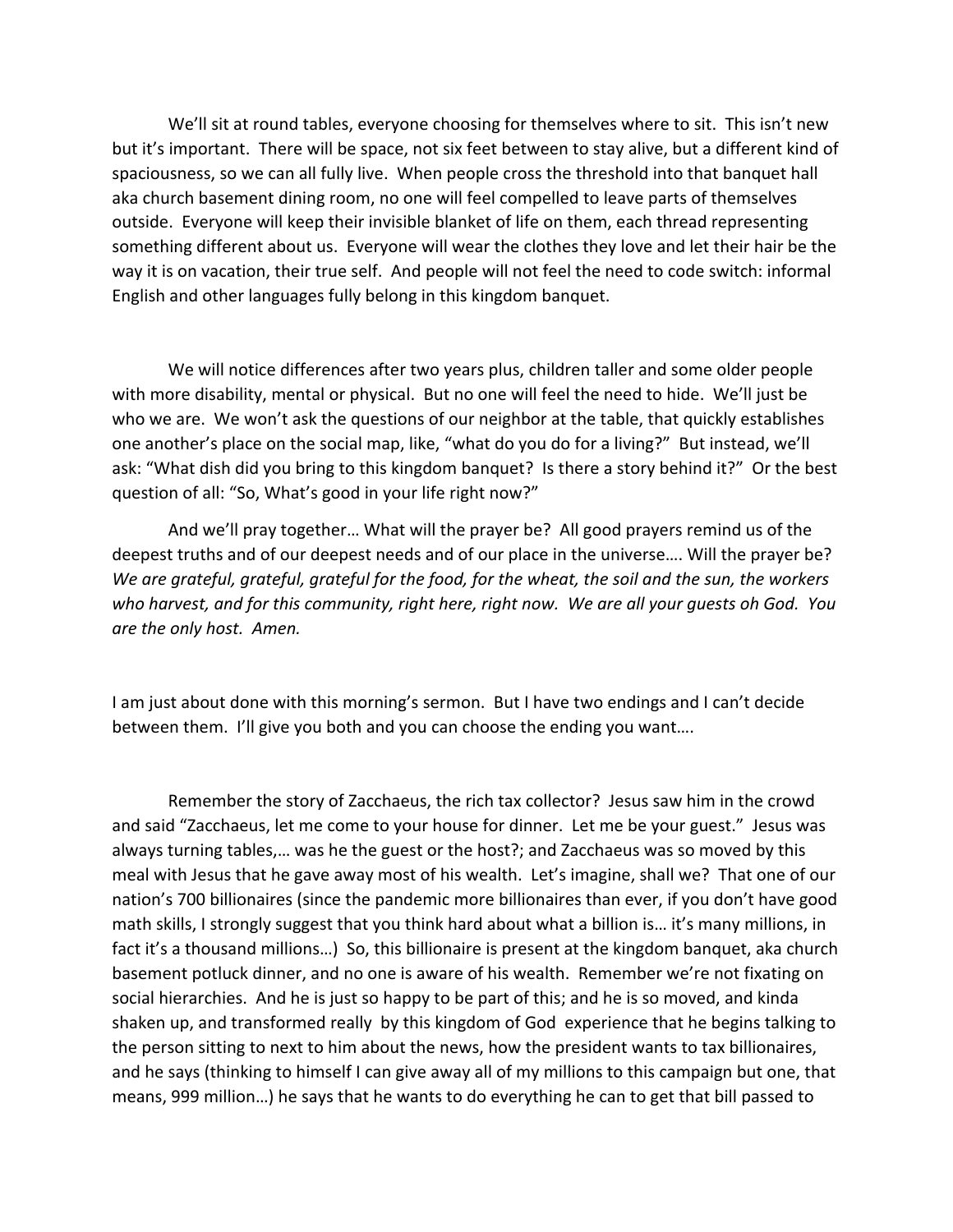tax billionaires big. The person next to him, who happens to be a faith-based community organizer, smiles and says, not knowing who she's talking to, she says "I'll call you tomorrow to plug you into the organizing but for now let's just be here together with everyone. **This** is what it's all about!!!"

So that's one ending…

Now the other ending….

A four-generation family brings four generations of dishes to the kingdom dinner aka church basement potluck supper. Each generation brings their most comforting, comfort food- the youngest big, soft chocolate chip cookies of course! When the grandmother/great grandmother takes her food out of her ancient well-worn homemade hotdish cover, the younger generations look aghast, and the youngest blurts out "Yuck! That's disgusting!" It's a big bowl of oatmeal and three toppings, raisins, brown sugar, *and bacon grease*. Just then another 90 something elder, comes up and a big heartwarming smile crosses his face. He hasn't seen this food for years, and it brings back memories of living in deepest poverty when he was young, and how this was the most reliable and best stick to the ribs food they had. He understood completely this comfort food. And the younger generations were made aware of something important that they had never known about their grandmother and her life experience and who she was.

Oh, those potluck dinners. Different foods. Different lives. All belong at the kingdom banquet table!!